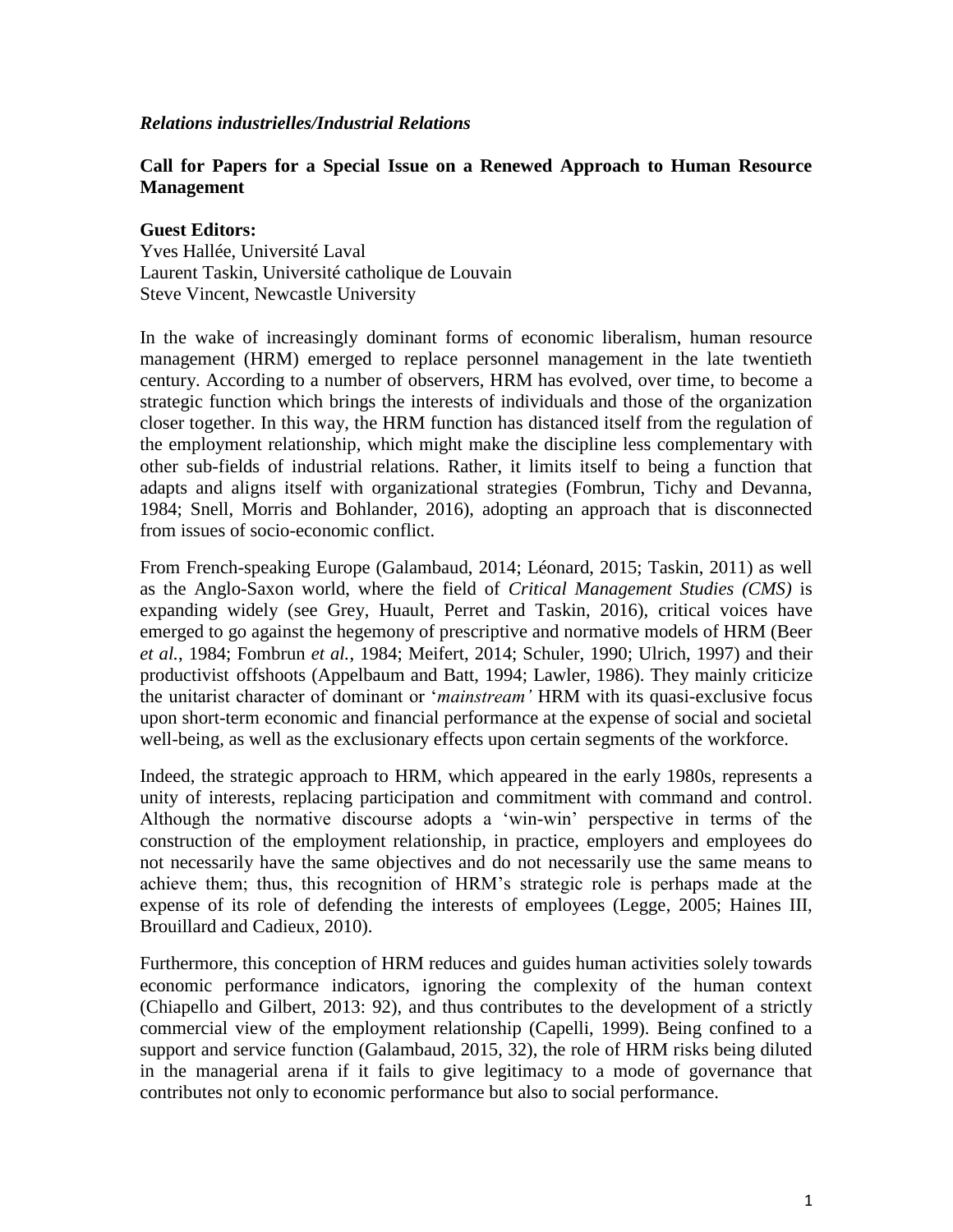Finally, in using an increasing individualized and psychologized view of the employment relationship (Godard, 2014), in which it is individuals rather than groups who perform, mainstream HRM results in a 'weakening of collective identities' (Galambaud, 2002: 277) all potentially serving as a pretext for the exclusion of [some] employee profiles (Taskin and Devos, 2005). Hence, if the normative and prescriptive discourse invites us to consider HRM practices as practices of *inclusion*, critical discourse reminds us that they are also practices of *exclusion*.

In the same vein as current critical debates, and in response to calls to reconfigure HRM by adopting a (more) human approach to management, we propose, in this special issue, to contribute to challenging the influences of organizational behaviour approaches and the instrumentalization of HRM. The perspective adopted focuses not only upon the critical analysis of current HRM practices, but also upon experiments relating to alternative approaches. Indeed, critical discourse must be supported by empirical studies that look at innovations aimed at making a more pluralist HRM that directs its efforts towards the regulation of the employment relationship from an institutional complementarity perspective (state, union, business, community, etc.).

# **This special issue will prioritise four angles of approach:**

- analysis of the negative effects of dominant or '*mainstream*' HRM practices, calling upon critical models of analysis in the social sciences;
- analysis of experiments or practices that reintegrate HRM within the field of industrial relations and are complementary to other fields;
- analysis of the scientific work on HRM (scientific journals and teaching programs) and comparative historical studies on the origins and evolution of HRM by country;
- analysis of empirical experiments that go beyond the organizational framework, putting forward an HRM that is social, societal, territorial or global (Boxall, 2014) when taking into consideration the context and criteria of social acceptability.

## **Deadlines:**

- $\bullet$  for the reception of full papers and the decision to submit them to the peer review process: **October 30, 2016**
- the response to authors after the review process: **March 1, 2017**
- the production of a revised version: **June 1, 2017**
- the publication of the special issue: **December 15, 2017**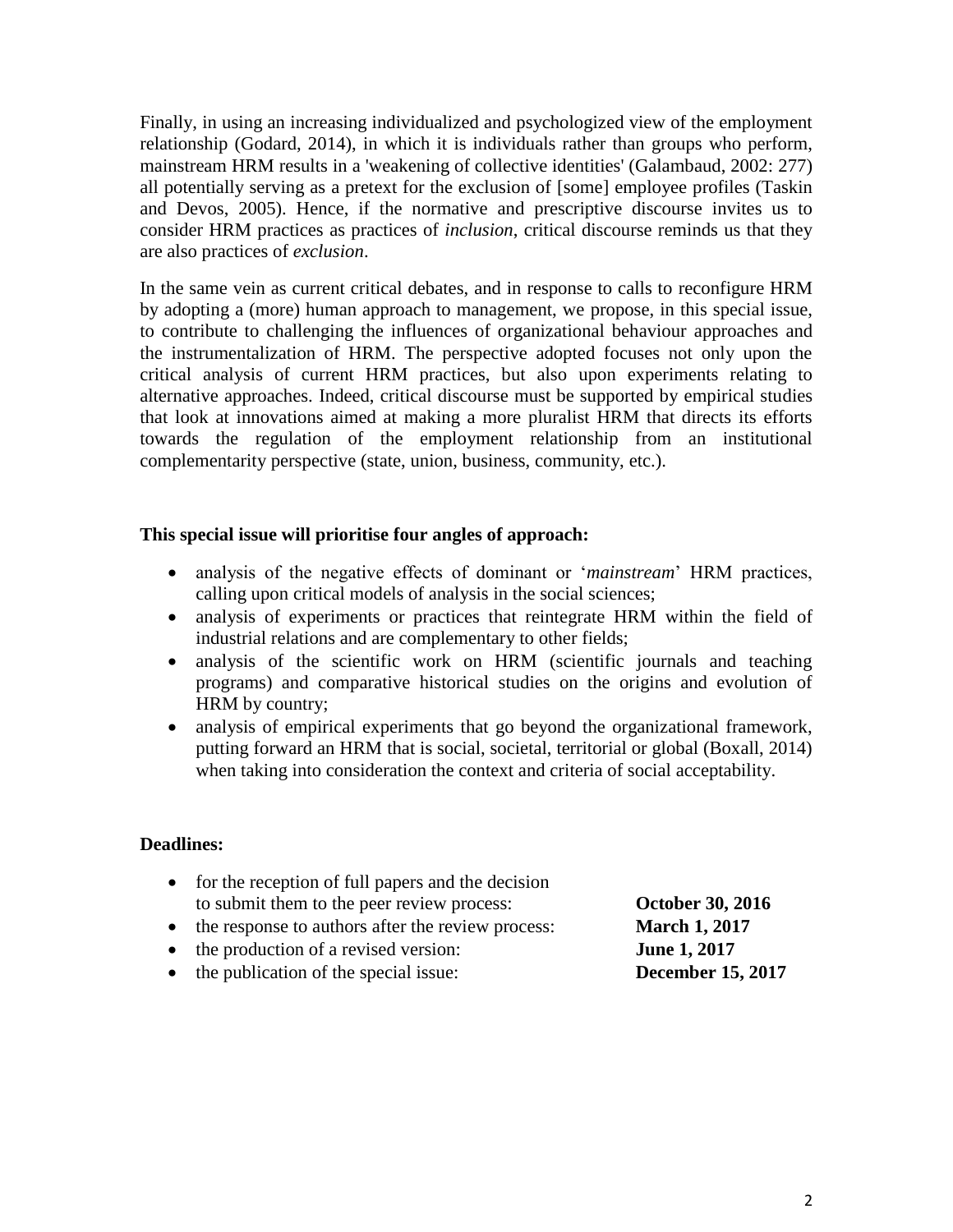# **RI/IR's selection criteria:**

The criteria traditionally used by RI/IR are:

- originality of the research problem;
- consideration of elements in recent literature (and in what way the paper contributes to the advancement of knowledge);
- explicit theoretical or analytical framework;
- clearly explained methodology (of data collection and analysis);
- original findings presented, analyzed and discussed.

The length of the full manuscript (including the text, tables and figures, notes and references)<sup>1</sup> should be between **7000-8000 words.**

Each issue of RI/IR publishes **half of its papers in English and the other half in French**. The manuscript should include an **abstract** of 125 words in the same language as that of the manuscript and a **summary** (approximately 300 words) in both languages.

Please send the manuscript to [relat.ind@rlt.ulaval.ca](mailto:relat.ind@rlt.ulaval.ca)

## **References:**

 $\overline{a}$ 

Appelbaum, Eileen, and Rosemary Batt, 2004, *The New American Workplace*, Ithaca: ILR Press.

Beer, Michael, Bert Spector, Paul R. Lawrence, D. Quinn Mills, and Richard E. Walton, 1984, *Managing Human Assets*, New York: Free Press; London: Collier Macmillan,

Boxall, Peter, 2014, "The Future of Employment Relations from the Perspective of Human Resource Management", *Journal of Industrial Relations,* 56 (4), 578-593.

Capelli, Peter, 1999, *The New Deal at Work: Managing the Market-Driven Workforce,* Londres: Harvard Business School Press.

Fombrun, Charles J., Noel M. Tichy, and Mary Anne Devanna, 1984, *Strategic Human Resource Management*, New York: Wiley.

Galambaud, Bernard, 2014, *Réinventer le management des ressources humaines*: *une métamorphose obligée*, Paris: Éditions Liaisons.

Galambaud, Bernard, 2002, *Si la GRH était de la gestion*, Paris: Éditions Liaisons.

Godard, John, 2014, "The Psychologisation of Employment Relations?", *Human Resource Management Journal*, 24 (1), 1-18.

 $<sup>1</sup>$  For more details, in particular on the bibliographical standards, please consult our Website:</sup> http://www.riir.ulaval.ca/regles.asp?var=EN